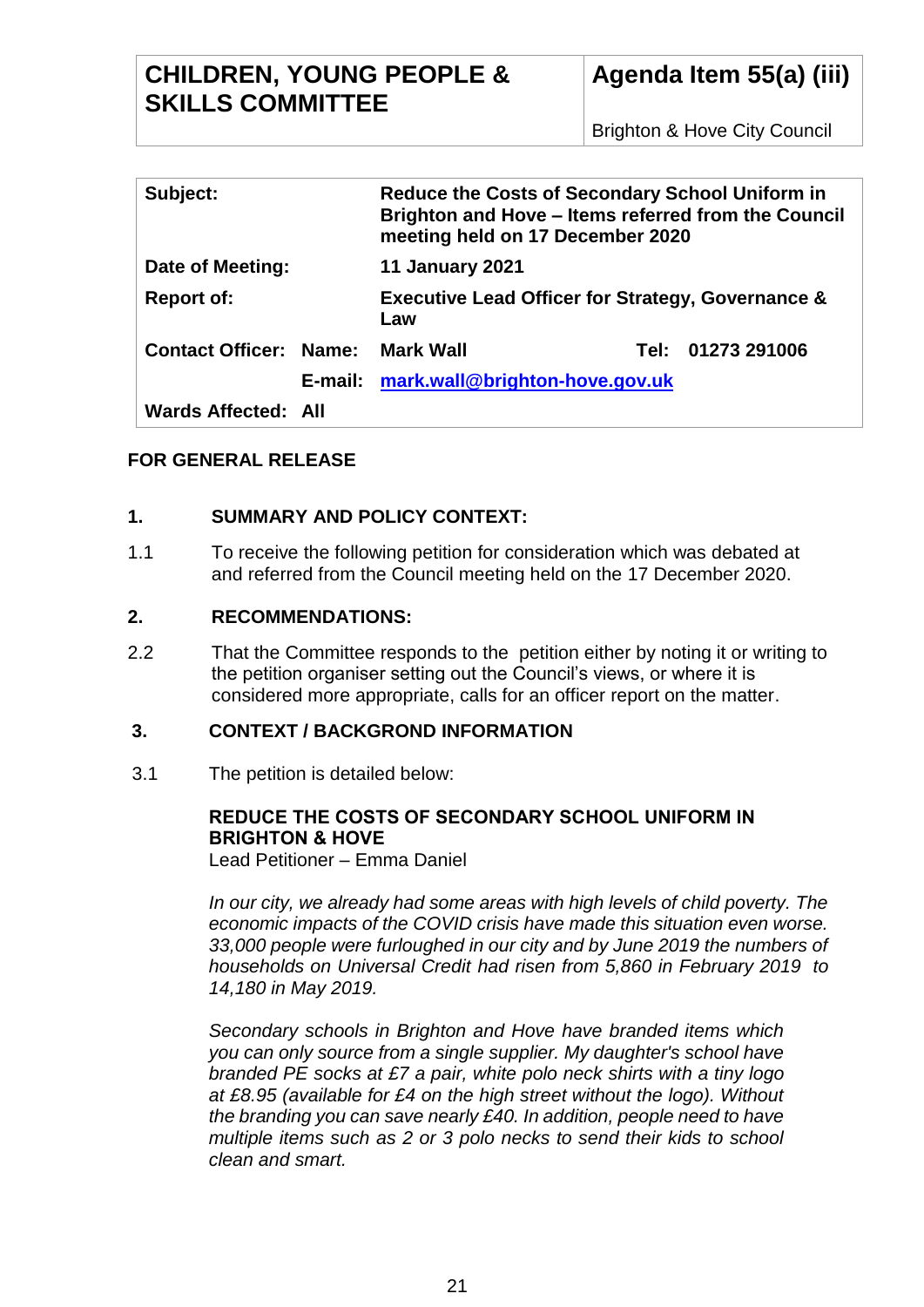*We challenge the heads to reduce the number of items with branding on to save hard pressed families money. No new uniform should cost more than £55 for mandatory items.*

*Poverty means that every penny spent on uniform is taken from something else that child needs. Providing discounts using pupil premium helps, but that could be spent on enrichment such as free school trips.*

*Please listen to the city's families and act.*

3.1 An extract from the proceedings of the council meeting held on the 17 December is detailed below for information.

# **COUNCIL 4.30pm 17 DECEMBER 2020 VIRTUAL**

#### **MINUTES**

**Present**: Councillors Robins (Chair), Mears (Deputy Chair), Allcock, Appich, Atkinson, Bagaeen, Barnett, Bell, Brennan, Brown, Childs, Clare, Davis, Deane, Druitt, Ebel, Evans, Fishleigh, Fowler, Gibson, Grimshaw, Hamilton, Heley, Henry, Hill, Hills, Hugh-Jones, Janio, Knight, Lewry, Littman, Lloyd, Mac Cafferty, McNair, Miller, Moonan, Nemeth, Nield, O'Quinn, Osborne, Peltzer Dunn, Phillips, Pissaridou, Platts, Powell, Shanks, Simson, C Theobald, Wares, West, Wilkinson, Williams and Yates.

### **PART ONE**

#### **66 PETITIONS FOR DEBATE.**

#### **(3) REDUCE THE COSTS OF SECONDARY SCHOOL UNIFORM IN BRIGHTON AD HOVE**

- 66.1 The Mayor stated that where a petition secured 1,250 or more signatures it could be debated at the council meeting. He had been made aware of three such petitions and would take each in turn.
- 66.2 He noted that there was amendment to the cover report's recommendation for the third petition which would be taken as part of the debate on the matter in question.
- 66.3 The Mayor then invited Emma Daniel to present the petition concerning the costs of secondary school uniform in Brighton and Hove.
- 66.4 Emma Daniel thanked the Mayor and stated that there was need to encourage schools to review the costs of uniforms and the number of items that were required to make-up a uniform that were branded and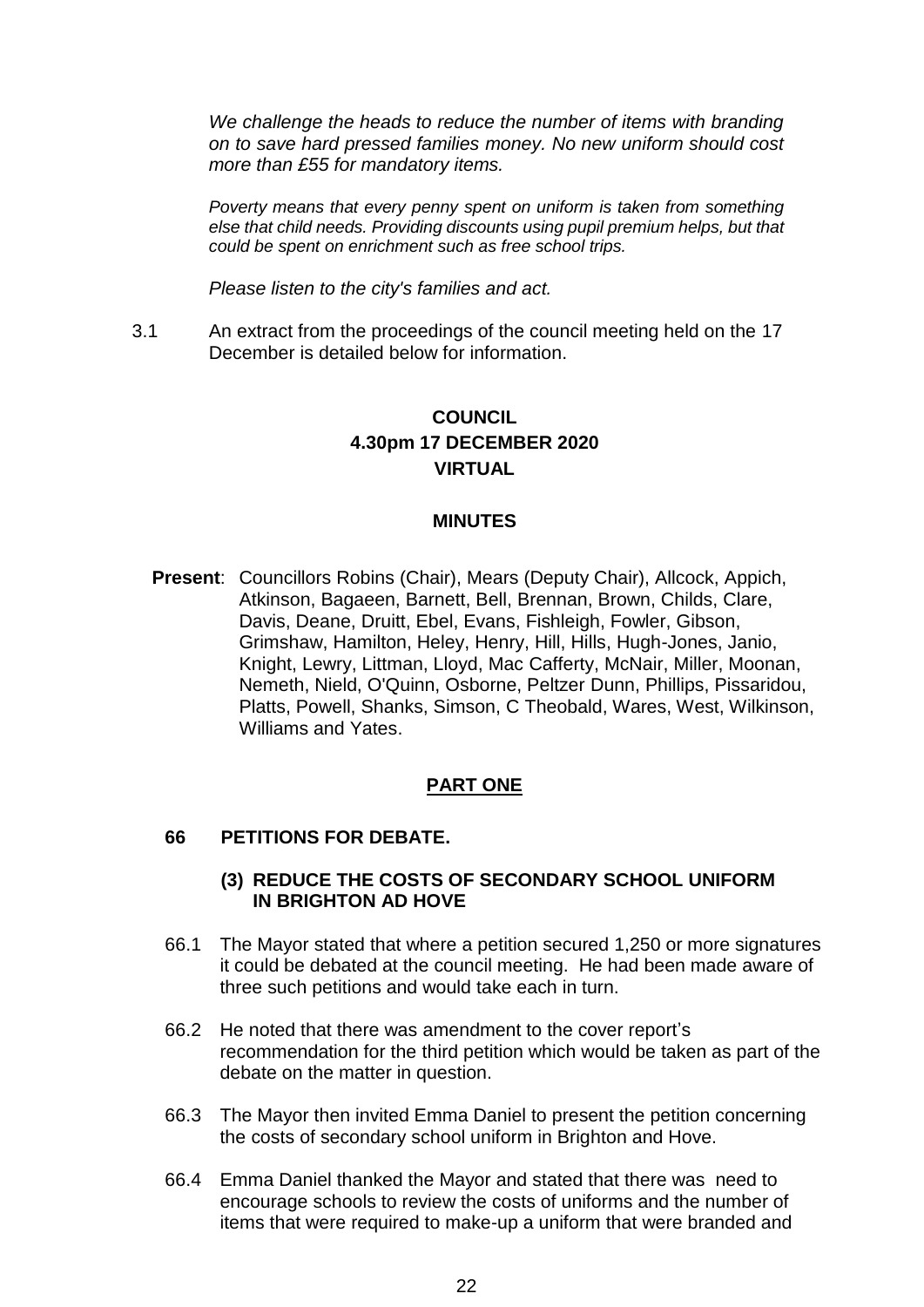only available from a restricted number of suppliers. She also felt that there should be an upper cost limit for uniforms and hoped that the Council would work with the petitioners to get an agreed change across the city's schools.

- 66.5 Councillor Clare thanked Emma for her petition and noted that the final responsibility for determining the costs of uniforms and their supply lay with the various schools and their governing bodies. She acknowledged the work of her predecessor and that of Councillor Knight as the previous Deputy Chair of the CYPS Committee in seeking to poverty-proof the school day and encourage schools to address the costs of school uniforms. She also noted that the pandemic had impacted on the situation and hoped that different options such as having second-hand uniform available through the schools could be taken forward.
- 66.6 Councillor Allcock moved an amendment on behalf of the Labour Group which sought to reassure the community that the Council wanted to work with Secondary Heads to help parents and to address the high cost of uniforms.
- 66.7 Councillor Hamilton formally seconded the amendment and noted that more parents were now governors of schools and hoped that they could also help to influence change across the city.
- 66.8 Councillors Bell, Knight and Hills spoke on the petition and the amendment and agreed that the matter needed to be looked at with a view to reaching a uniform cost for school uniform across the schools in the city.
- 66.9 The Mayor thanked Ms. Daniel for joining the meeting and presenting the petition and noted that an amendment had been moved.
- 66.10 The Mayor then sought the Council's agreement to put the recommendations as amended to the vote which was agreed and he therefore called on each of the Group Leaders to confirm their position as well as the Groups in turn and each of the Independent Members:

Councillor Mac Cafferty stated that the Green Group were in favour of the recommendations as amended and this was confirmed by the Green Group Members;

Councillor Platts stated that the Labour Group were in favour of the recommendations as amended and this was confirmed by the Labour Group Members;

Councillor Bell stated that the Conservative were in against the recommendations as amended and this was confirmed by the Conservative Group Members;

Councillor Brennan confirmed that she was voting in favour of the recommendations as amended;